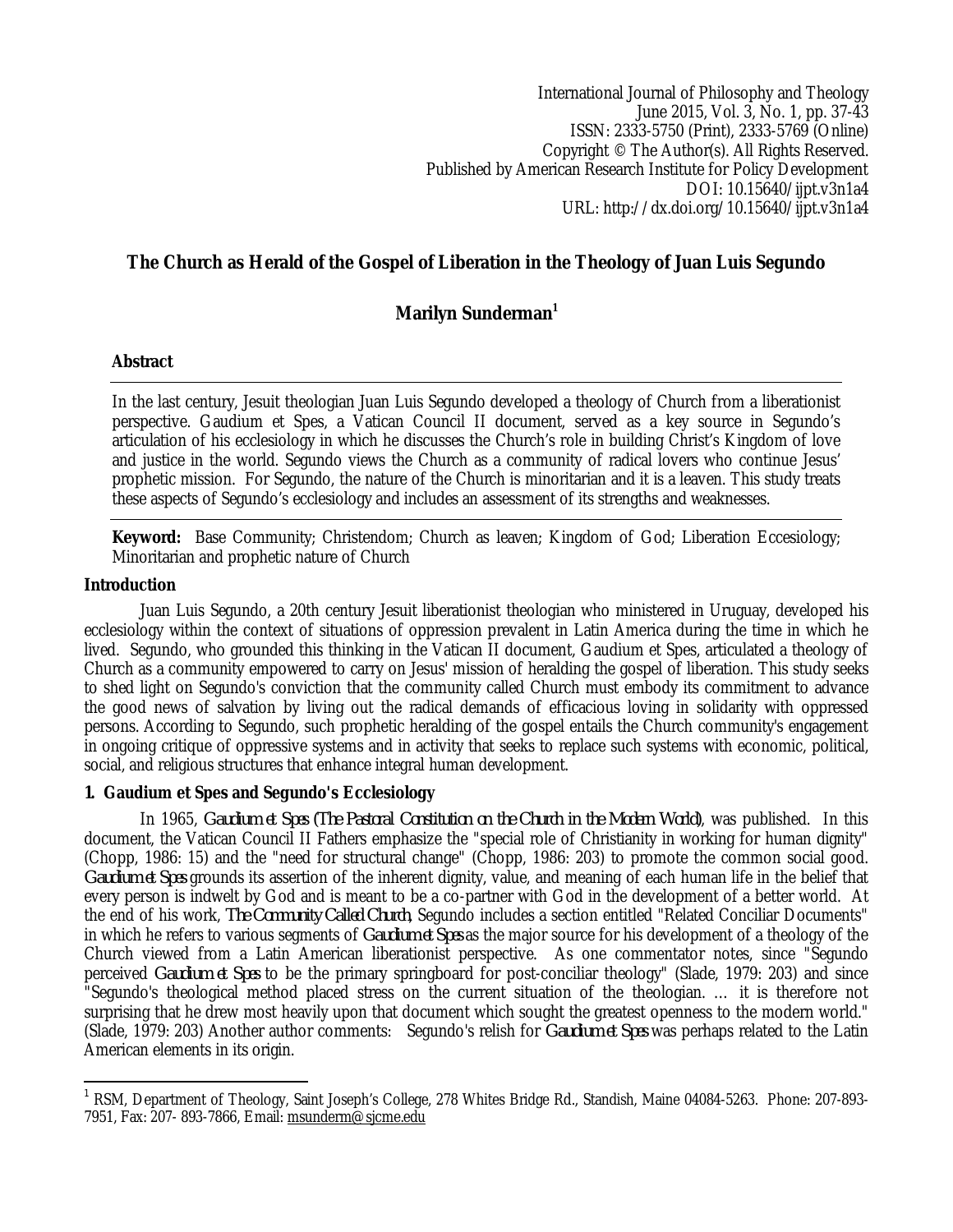The pre-history of *Gaudium et Spes* began with the life and work of Dom Helder Camara, Archbishop of Recife, Brazil [during the time period that Vatican Council II took place]. The then Archbishop of Recife went to Vatican II immersed in the struggle to humanize the vast slums (favelas) of Brazil. For this reason, he began - in his own quiet way - to lobby for a document such as *Gaudium et Spes* almost from the moment he entered the room. … [Thus, it can be said that] Helder Camara was the decisive impulse behind the generation of the text. (Vorgrimler, 1969: 10) Some themes from *Gaudium et Spes* that Segundo integrates into his ecclesiology include: Christology as the foundation for an adequate theology of Church; the Church as the universal sacrament [sign] of salvation in the world; the affirmation of human dignity, rooted in the view of person as *imago Dei,* as the basis for solidarity in seeking justice by working for the fulfillment of the common good in society; and the relationship between human betterment and the growth of God's Kingdom of love in the world. According to Segundo, authentic ecclesiology roots itself in Christology. *Gaudium et Spes (Pastoral Constitution)* highlights this point when it proclaims that Christ entrusted to his Church the gospel that "announces and proclaims the freedom of the daughters and sons of God." (*Gaudium et Spes*, 1962: 41) The *Pastoral Constitution* adds that "In virtue of the gospel entrusted to it, the Church proclaims human rights." (*Gaudium et Spes,* 1962: 41) Segundo's ecclesiology affirms the teaching of *Gaudium et Spes* that human rights are based on human nature being raised to a "dignity beyond compare" (*Gaudium et Spes, 1962: 22)* by the fact that the Word of God assumed a human nature.

The Church is a sign of universal salvation brought about through Jesus' self-donating, loving way of being in the world that culminated in his crucifixion and resurrection. In *Gaudium et Spes*, the Council Fathers explain that as a sign of universal salvation, the Church "[i]n every age… carries the responsibility of reading the signs of the times and of interpreting them in the light of the Gospel." (*Gaudium et Spes*, 1962: 34) In his ecclesiology, Segundo echoes this teaching and concurs with the *Pastoral Constitution* statement that "The impact that the Church can have on modern society is due to an effective living of faith and love." (*Gaudium et Spes*, 1962: 42) Likewise, the *Pastoral Constitution* and Segundo's ecclesiology both highlight the fact that "Christians who shirk their … duties towards their neighbor, neglect God… and endanger their eternal salvation." (*Gaudium et Spes, 1962: 43)* In his ecclesiology, Segundo embraces the principle of solidarity enunciated in *Gaudium et Spes.* Perhaps the most poignant reference to this principle is found at the very beginning of the *Pastoral Constitution.* Herein the Council Fathers boldly assert: The joys and hopes, the grief and anguish of the people of our times, especially of those who are poor or afflicted, are the joys and hopes, the grief and anguish of the followers of Christ as well. (*Gaudium et Spes,* 1962: 1) This statement is a kind of *Magna Carta* for both *Gaudium et Spes* and Juan Luis Segundo's assertion that earthly progress and growth of the Kingdom of God are interrelated. Regarding this, *Gaudium et Spes* states:

All who in obedience to Christ seek first the kingdom of God will derive from it a stronger and purer motivation for helping all their brothers and sisters and for accomplishing the task of justice under the inspiration of charity." (*Gaudium et Spes,* 1962: 69) *Gaudium et Spes* stresses, and Segundo reiterates in his writings, that the needs of poor persons are an absolute priority of the human community. (See *Gaudium et Spes,* 1962: 69) The Vatican Council II Fathers and Segundo agree that the Church exists in the world to enable all persons, especially those who are exploited, to derive benefit from focus on the common good. The *Pastoral Constitution* describes the common good as embracing "the sum total of all those conditions of social life which enable individuals, families, and organizations to achieve complete and effective fulfillment." (*Gaudium et Spes,* 1962: 74) Both Segundo and the Council Fathers stress the fact that, in this regard, affluent persons and nations have a profound moral obligation to bear witness to Jesus' command to love others by enabling those who suffer from "hunger, disease, and all kinds of misery" (*Gaudium et Spes,* 1962: 88) to experience a truly "human" life. Segundo's reliance on *Gaudium et Spes* in the articulation of his theology of Church sets the stage for an exploration of dimensions of Segundo's ecclesiology that both reflect the thinking of the Vatican II Council Fathers and the context of the Latin American situation of which Segundo was a part. To this end, what follows treats Segundo's discussion of: the Church and the Kingdom; the Church as summons to love; the Church as a prophetic community; and the minoritarian nature of the Church.

#### **2. The Church and the Kingdom**

According to Segundo, the Church collaborates with Jesus in the building of God's Kingdom of love and justice. For Segundo, all historical activity for the betterment of humanity contributes to the development of the Kingdom. (See Slade, 1979: 218) Segundo asserts that "growth of the Kingdom and authentic earthly progress are to be identified with each other." (Segundo, 1974: 129) God and human beings work together to create a better world and, thus, enable the Kingdom to come in the here-and-now.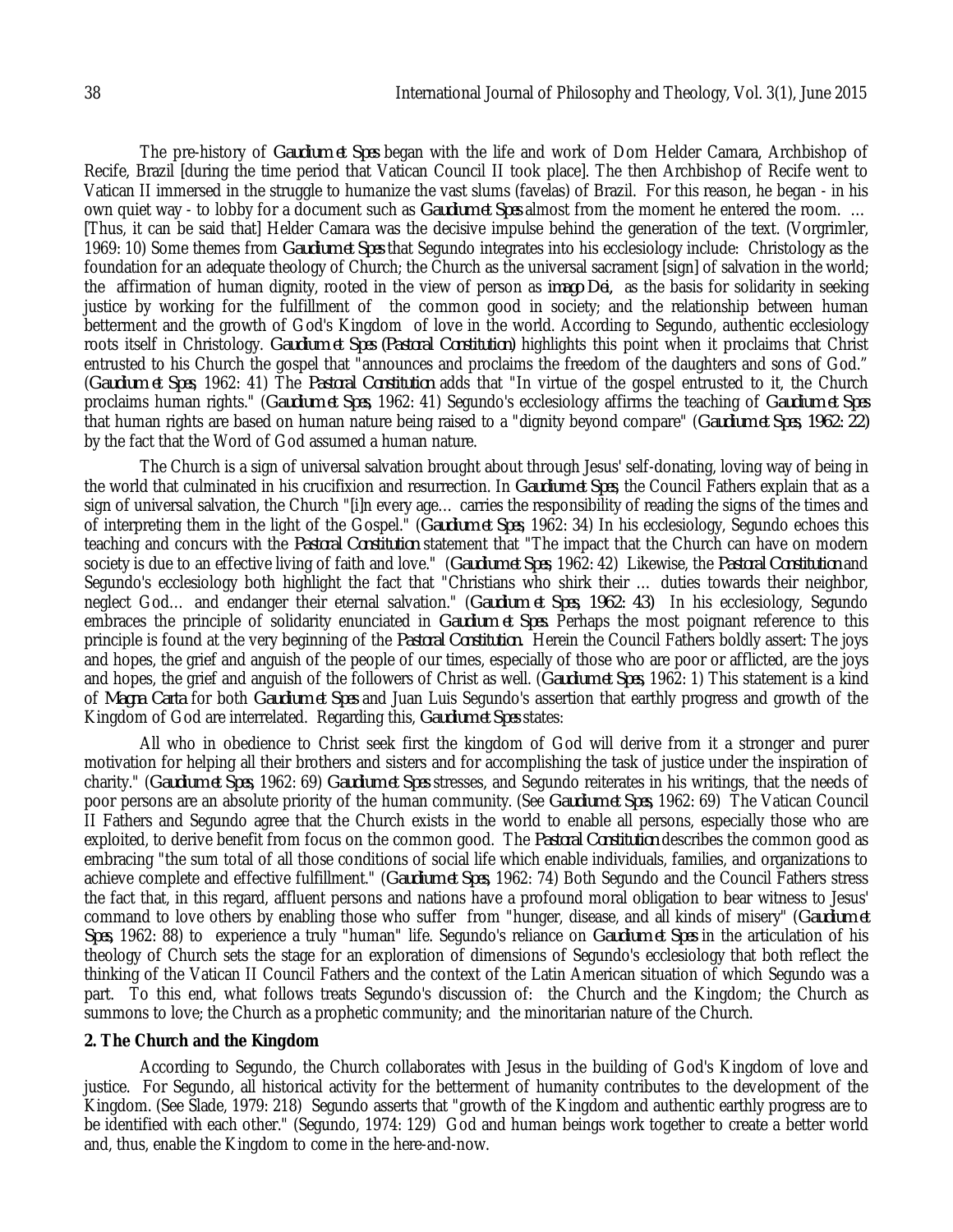#### Marilyn Sunderman 39

Regarding this, Segundo notes that the author of the Gospel of Luke "associates the coming of the Kingdom with the present: 'For behold, the Kingdom of God in the midst of you.' (Lk. 17:21)." (Segundo, 1974: 159) Segundo continues: Perhaps this means that now as a result of Jesus' revelation of the secrets of the Kingdom, we can begin to have a conscious convergence between the efforts of human beings and the efforts of God in the building of a Kingdom that is spread out over the course of history. (Segundo, 1974: 159) According to Segundo, then, every liberative event stands in a causal relationship to the Kingdom. (See Lord, 1989: 301) For Segundo, liberation is the concrete form that the Kingdom takes in history. When human beings act in solidarity with those struggling for freedom and work with them to build a new society of liberation and justice, the Kingdom comes. To struggle for justice is to struggle for the Kingdom. All ways in which human beings act in solidarity with oppressed persons are means by which the Kingdom further develops in this world. Every time instances of human misery and exploitation are eliminated, the Kingdom arrives in the present moment. Contrariwise, Whenever human beings are mistreated, abused, oppressed and deprived of their elementary rights and their conditions of living, the Kingdom has not arrived and will not fully arrive until those negative conditions are improved and eventually removed. (Mora, 1987: 260) In a very positive vein, Segundo reflects that To obtain the Kingdom is to see to it that everyone has the dose of humanity they need to be human beings. … We are dealing with an essential, intrinsic constituent of the Kingdom: namely, that all have their principal human needs solved. (Segundo, 1974: 159)

For Segundo, then, the Kingdom comes when human beings work to transform dehumanizing relationships and social structures into ones that reflect God's liberating values. Segundo declares that "God's reign can only mean that God's values have been fleshed out in reality." (Segundo, 1974: 150) In his writings, Segundo emphasizes that the Kingdom was dynamically present in the person and activity of the historical Jesus of Nazareth. During his years of public ministry, Jesus attempted to transform the very fabric of human relationships in order that poor and oppressed persons might experience the true meaning of liberation. In and through his solidarity with the dispossessed in his society, Jesus manifested the Kingdom in a manner *par excellence*. Jesus' good news was that God's Kingdom of liberation arrives when dehumanizing relationships and structures are transformed into life-giving ones. By means of his words and deeds of love, Jesus concretized the Kingdom. When Jesus proclaimed throughout Galilee that the Kingdom was at hand, he did so by applying to himself the following passage from the Old Testament book of Isaiah: The spirit of the Lord is upon me because he has anointed me; he has sent me to announce good news to the poor, to proclaim release for prisoners and recovery of sight for the blind; to let the broken victims go free. (Luke 4:18) In his ministry, Jesus made common cause with the struggles and interests of exploited persons. First and foremost, he chose to address the needs of the "lowly and socially marginalized, the sick, the disadvantaged, and the poor people who were victims of injustice" (Segundo, 1974: 122) in his society. In his writings, Segundo stresses that the Kingdom belongs to these people precisely because of their inhumane situation. According to Segundo, "God's joy lies in rescuing sinners and the poor from the misfortune and marginalization in which they find themselves and in restoring their humanity to them." (Segundo, 1974: 124)

Though Segundo maintains that the Kingdom belongs to exploited persons by virtue of their situation of exploitation, he is quick to note that Jesus' proclamation of the gospel of liberation includes the need for conversion on the part of these persons. Segundo reflects: But the poor are… in need of a certain change of outlook or conversion so that they may believe in the good news, precisely because it is so good, so seemingly incredible, and so different from their accustomed situation. (Segundo, 1974: 141) According to Segundo, Kingdom proclamation, which is good news for oppressed persons, is "bad news for … groups that stand opposite the poor in the social spectrum" (Segundo, 1974: 91) because it sounds a death knell to the privileges they enjoy at the expense of the poor. (See Segundo, 1974: 11) In effect, such Kingdom proclamation constitutes a threat to the rich persons' very way of being because it demands that they experience "the liberating insecurity of having to opt for the poor." (Segundo, 1974: 131) In essence, Jesus' message of the good news of liberation demands that rich persons undergo a radical conversion of mind and heart. This conversion requires their beginning to share God's sentiments regarding the dehumanized situation of the dispossessed in society. This involves sharing "God's joy … in rescuing … the poor from the misfortune and marginalization in which they find themselves and in restoring their humanity to them." (Segundo, 1974: 124) Jesus' disciples, who are members of his Church, continue his Kingdom proclamation of the good news of liberation by actively participating in the "search for … solutions to the basic problems of human existence" (Ritt, 1988: 237) including hunger, poverty, and lack of self-determination.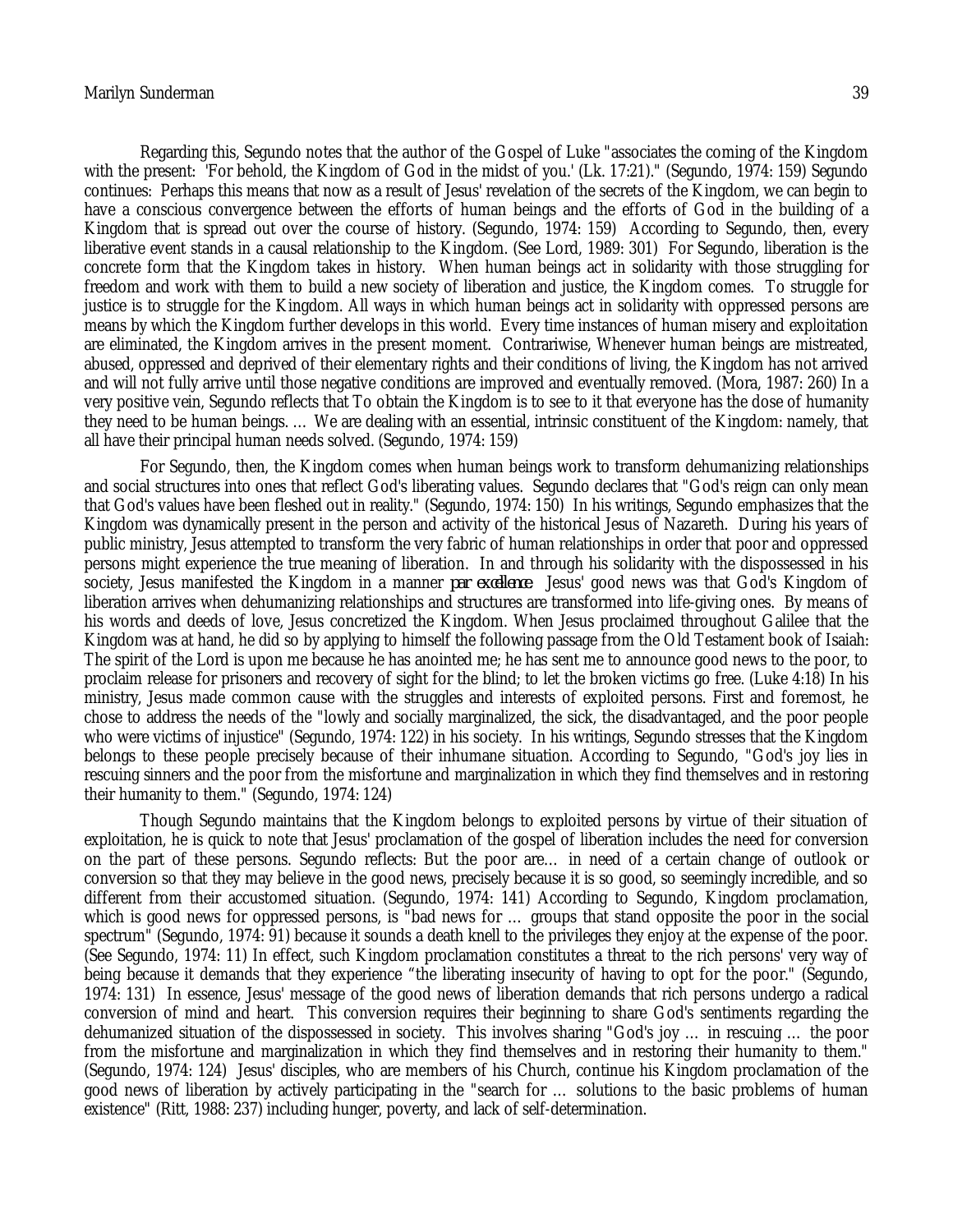Jesus challenges his disciples to involve themselves in on-going ideological critique of societal mechanisms of oppression in order to dismantle them and create, in their place, structures that restore to poor and oppressed persons the very humanity denied them. In this way, Jesus' followers contribute to the here-and-now coming of the Kingdom. In a word, the Church, that is, the followers of Jesus, join him in doing the truth in love by opening their minds, hearts, and spirits to the needs of their impoverished sisters and brothers. Such discipleship demands on-going conversion to God's profound sensitivity to the inhumane situation of oppressed persons and a commitment of solidarity with them in working to transform existing exploitative social structures. In this way, Jesus' disciples continue to make visible the liberating nature of Jesus' good news message.

#### **3. The Church as Summons to Love**

According to Segundo, the Church represents the culminating stage of evolution for she possesses, through her belief in Christ, the consciousness of love's reality. (See Persha, 1980: 266) The Church is aware of God's universal saving mystery made manifest in Jesus Christ, i.e., that salvation is in self-giving in love. (See Tripole, 1981: 9) As the "reflective awareness of the redemptive reality of love," (Persha, 1980: 119) the Church proclaims the direct correlation between forward evolutionary movement and the free exercise of efficacious love. From an evolutionary perspective, the Church's mission is to contribute to the development of more complex syntheses of love. The Church proclaims that love is the evolutionary energy *par excellence*. Through a life of efficacious loving, the Church embodies negentropy, the positive thrust of evolution. The Church is aware of God's call to all people to love one another. (Slade, 1979: 337) The Church knows that God wills "that all human beings … concretely and effectively love one another" (Slade, 1979: 335) and that such concrete acts of love are the only criteria by which humanity, in the last analysis, will be judged." (Slade, 1979: 335) In his writings, Segundo highlights the fact that the Church is meant to be a visible, operative sign of God's love for the world. The function of the Church is to proclaim and witness to the world that "love is possible, full of meaning, and worthy of man's struggle." (Persha, 1980: 266) Through her life of service to the world, the Church seeks to be a leaven of love in the world. In essence, the Church is a community summoned to love, i.e., to participate in God's plan to redeem the world through efficacious love. The Church commits herself to a life of self-giving, which is love. According to Segundo, God, who is self-gift of love, places in each person an extraordinary capacity for self-giving love. Segundo describes love as the "deepest dynamism that God has placed in man." (Segundo, 1973:66) Thus, love is of divine origin and anyone who engages in such self-giving to any degree exercises the divine life that is in him or her. (See Persha, 1980: 81)

Liberative self-giving, which is love, entails responding to the neighbor's real needs. As Segundo asserts, "Christ's command to love is as concrete … as the face of starvation that appears on our television screens." (Segundo, 1973:100) Such love of neighbor embodies one's love of God. Regarding this, Segundo poignantly states that "To love is to enter into intimate relationship with God … All love loves God." (Segundo, 1964: 72) Segundo also stresses that "Where there is no love of neighbor, there is no knowledge of or relationship with God." (Segundo, 1973: 66) Hence, Segundo insists that, since membership in the Church is a radical summons to love the neighbor, "those who are not committed to being this kind of sign should not belong to it." (Hennelly, 1979: 103) According to Segundo, love of enemies is the highest form of negentropy, the positive evolutionary vector. Such love asks that one integrate one's enemies into one's own circuit "in a far richer and more effective way, when they are in fact the most difficult thing … to integrate." (Segundo, 1988: 64) For Segundo, the only thing demanded of human beings is love and no one can take another's place in this unique, progressive task. (See Segundo, 1973: 107) Segundo writes: "All love is a gamble, wherein we risk the best and deepest part of ourselves .…Every act of love is … an act of trust….It is a belief that love is worthwhile." (Segundo, 1973: 57) Segundo adds that "From faith, we know that nothing can destroy what love constructs. No love is ever lost." (Segundo, 1973: 58) Members of the Church, who follow in the footsteps of Jesus who embodied love in action in an extraordinary way, understand that by loving they contribute to God's unfolding evolutionary plan. Jesus' followers embrace the fact that it is love and love alone that transforms persons and social structures into realities that better reflect the values that Jesus espoused. Disciples of Jesus maintain that "authentic love builds the new earth." (Segundo, 1973: 58) They believe that to love authentically means to build with others a society in which they can develop and reach fulfillment.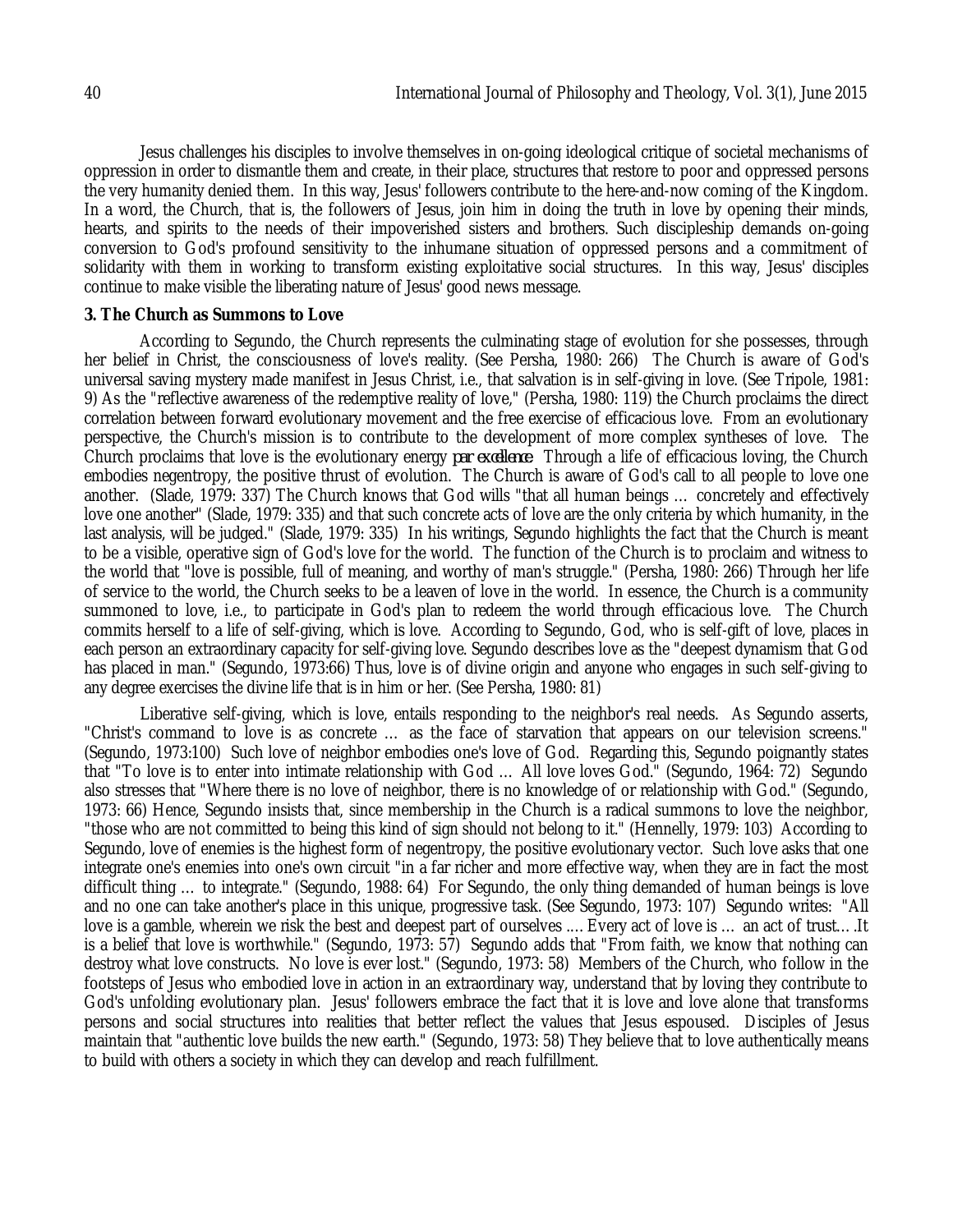#### **4. The Church as a Prophetic Community**

The Church roots its prophetic nature in Jesus' "vocation of social responsibility." (Haughey, 1977: 270) Segundo notes that the author of the Gospel of Luke describes Jesus as the "anointed prophet of Isaiah" (Lk. 4:17) and as a "prophet mighty in deed and word before God and all the people." (Lk. 24: 19) Jesus fulfilled the great hope of the Jewish people of his time that there would come one who, like the prophets of old, would "take the side of the widow, the stranger in the land, and those on the margin of society." (Donahue, 1988: 175) In his writings, Segundo notes that the prophets of Israel commonly experienced denunciation and rejection. As Segundo states, "Almost all the authentic prophets had to pay in bloodshed for the right or duty to exercise their prophetic mission." (Segundo, 1974: 80) The life of the prophet Jesus followed this pattern of rejection and murder. The fact that Jesus laid his life on the line by embracing his prophetic mission attests to his profound commitment to denouncing all forms of dehumanization prevalent in the society of his day. Jesus' prophetic activity shook the very foundation of Jewish society because he insisted on the wholesale dismantling of any structures that served the rich by oppressing the multitude of the poor in Israel. (See Segundo, 1974: 182) Segundo reflects on the consequences of Jesus' commitment of solidarity with poor and oppressed persons in his society when he writes:

Every effort on behalf of justice and truth inevitably evokes resistance from those who have their own interests to preserve, who do not want people to call into question the conceptual system or the unjust order to which they have become habituated. When Jesus of Nazareth was led to the place of execution, he verified this fundamental law that is operative in the human world such as it is. He was aware of this law and did not dodge it. To bring his work to completion, he chose to accept the law that rules in man's world: every positive effort on behalf of justice and truth encounters violent resistance. And the more profound and decisive the required work of transformation is, the more violent the resistance will be. (Segundo, 1974: 36, 37) The Church continues Jesus' prophetic ministry by taking the side of poor and exploited persons and challenging all oppressive socio-economic, political, and religious ideologies. The prophetic nature of the Church requires that she lend "support to the downtrodden of every social class so that they may come to know their rights and how to make use of them." (Hennelly, 1982: 29) The Church recognizes such activity may lead to the martyrdom of some of its members who, like Jesus, refuse to renounce the prophetic gospel of liberation. As Dietrich Bonhoeffer stresses, true discipleship is costly. It can demand one's very life. As herald of the gospel of liberation, the Church confronts the questions that love raises. It replies with a prophetic "yes" to justice and liberation and an unwavering "no" to injustice and oppression. Furthermore, in each particular milieu in which it exists, the Church exercises its prophetic nature by choosing the "ideology… that will promote the most effective love possible in that situation." (Ridell, 1977: 152)

#### **5. The Minoritarian Nature of the Church**

In his ecclesiological writings, Segundo asserts that the nature of the Church is minoritarian. According to Segundo, the Church is a minority called to costly discipleship in the service of the majority of the world's people. Segundo insists that the "very nature of the demands of the gospel message will always keep the Church as a minority within the world." (Persha, 1980: 275) As one commentator notes, Segundo insists that To receive masses of people into her membership, without an interiorly formed and personally committed adhesion to the gospel and to the responsibility which the latter implies, is to impede the Church from carrying out her very mission. (Perhsa, 1980: 275) Segundo's critique of what centuries past came to be known as Christendom is that it represented a quantitative understanding of the Church's universal nature. This is so since the principle by which Christendom operated was the establishment of very minimum requirements of its members. These included baptism, some practice of the sacraments, and the profession of adherence to Christianity. In this way, the greatest numbers of people were able to become members of the Church. (See Segundo, 1973: 83) Segundo adds that during the Christendom era "Public customs and ways of thinking were 'bathed in Christianity,' so that becoming a part of society almost automatically meant becoming a member of the Church." (Segundo, 1973: 67, 68) According to Segundo, in recent times the Church in Latin America has sought to continue the principle of Christendom by making a "desperate attempt to maintain Christian majorities." (Segundo, 1978: 39) Segundo insists that the price paid for this has been the loss of meaningful community. As Segundo sees it, the antidote for this lies in developing "communidades be base" (base communities) in which small groups of Christians embrace and live out the heroic demands of the gospel of liberation in their particular milieu.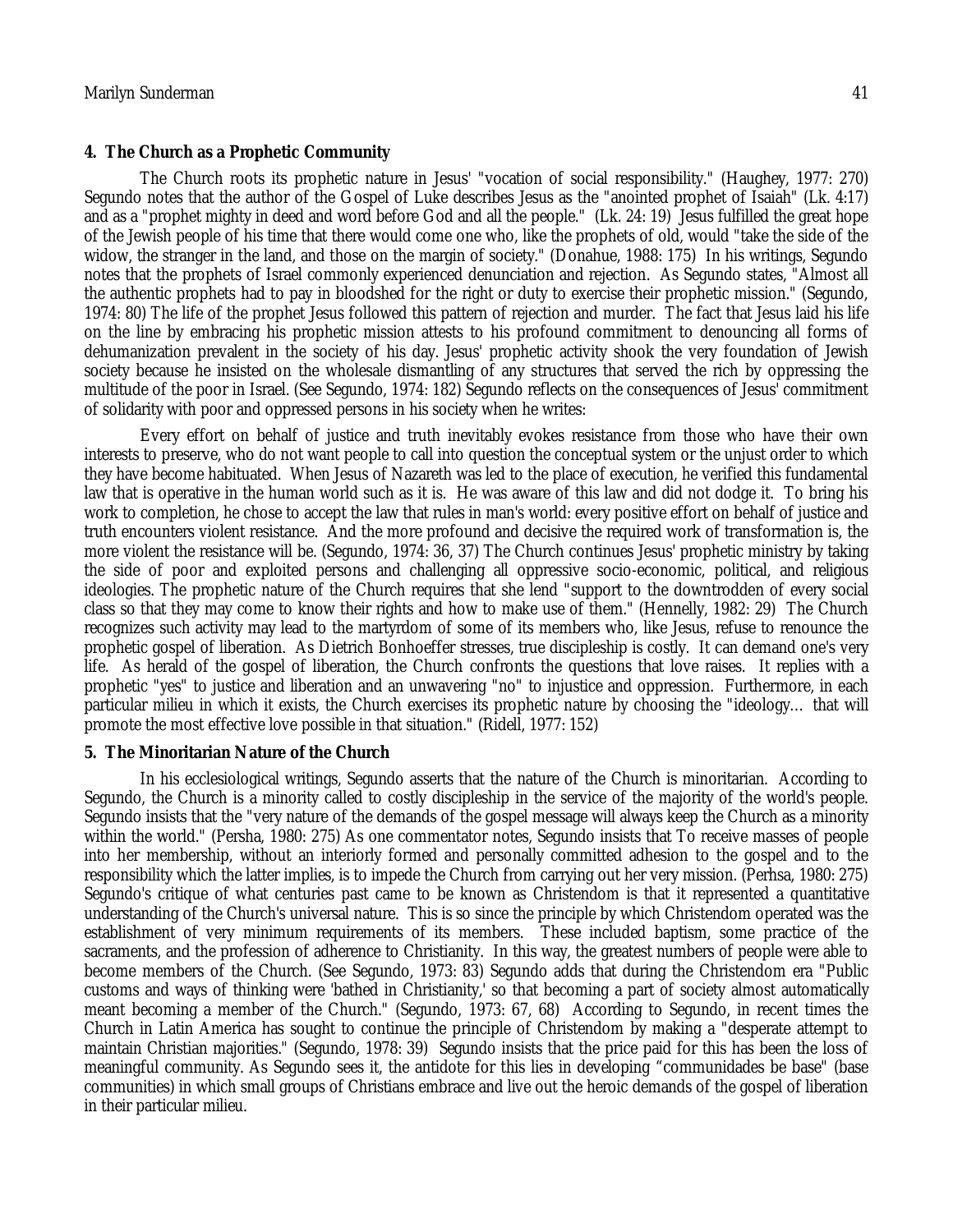In Segundo's mind, these base ecclesial communities are able to best exemplify the Church's prophetic vocation. (See Nealen, 1991: 105) For Segundo, then, the Church's life of love and service does not advance by becoming quantitatively universal, therein "reducing the exigencies of the gospel message to some minimal level so as to win the adhesion of the masses." (Segundo, 1976: 231) Rather, by embracing a radical life of loving service, members of the Church act as a minority that functions as a ferment of love in the world. Segundo maintains that, as a minority, Church membership is composed of "those willing to carry the Christian message to the rest of society … and to commit themselves personally to a radical transformation of society in line with Christ's message." (Segundo, 1978: 71) Members of the Church resist the mass/majority tendency to cede to the law of minimal effort. According to Segundo, the Church seeks to effect newer, costly, creative, and more complex syntheses of love in the world. (See Persha, 1980: 279) The minority that is the Church advances the evolutionary process by living out Jesus' law of liberative self-giving. In essence, Segundo's ecclesiology calls for a shift from artificial majorities to the formation of a heroic minority. (See Segundo, 1978: 71) Segundo views the Church as a creative minority called to be extraordinary lovers who act as a leaven in the world. Self-giving love practiced with reflective awareness is what most clearly defines the Church's inherent minoritarian character. (See Persha, 1980: 204) As Segundo states quite succinctly, "Being a Christian involves giving up one's life for others - nothing more and nothing less." (Segundo, 1973: 91)

#### **6. An Assessment of Segundo's Ecclesiology**

Having explored various facets of Segundo's theology of the Church, we now turn our attention to a discussion of some of its strengths and weaknesses. One of the pluses in Segundo's ecclesiology is that it stresses partiality for poor and oppressed persons as a special focus of the mission of the Church. A minus, however, is that, for the most part, Segundo depicts poor persons as recipients rather than agents of action. A strength in Segundo's theology of the Church is that it affirms God's universal salvific purpose. The universal conception of salvation Segundo finds in the Last Judgment scene in Matt. 25: 31-46. As Segundo understands the text, Jesus is saying to all humanity: 'What did you do for me when I was hungry, thirsty, alone, and mistreated?' and he is awarding eternal life to all those who showed true love. (Tripole, 1981: 3) Segundo's point is that God calls all to love. The community that is the Church has no monopoly on grace. Wherever people love one another, God's grace is operative. On the negative side, however, one critic asserts: Once Segundo summarizes his redemptive christology… as the particularizing of universal salvation, he can find nothing left for the church to do but to know this (whereas non-Christians can only live it) and responsibly seek to convey this knowledge to believers. … The average non-Christian would rightly question Segundo at this point: What difference does it make whether or not I explicitly know I am on the road to salvation in Christ, as long as I live in the life of self-giving on that road? (Tripole, 1981: 11)

Thus, an important question that Segundo's ecclesiology raises is whether or not the Church is necessary, since the "saving process of real love is available in the world in general." (Tripole, 1981: 8) Segundo's response to that question is a definite "yes," inasmuch as he views the Church as a sign community whose role and responsibility is to illuminate, for all people, the inestimable value of love. This being the case, it is also noteworthy that members of the Church do not always act as signs of love in the world. What immediately comes to mind is the still unfolding pedophilia scandal in the Church, which demonstrates its being a counter-sign of love. Segundo's ecclesiology fails to stress the reality of a graced yet sin-prone Church. An additional strength in Segundo's theology is that he looks upon the Church as those who "portray the prophetic way of living the gospel message." (Nealen, 1991: 155) Members of the Church freely commit themselves to a radical life of serving neighbors in need, especially the poorest and most dehumanized. (See Nealen, 1991: 155) Viewed negatively, however, Segundo's minoritarian model of the Church appears elitist or exclusivist. One commentator reflects: "For Segundo, 'minority' tends to be identified with 'real members' [of the Church] and 'mass' [or majority] with inauthentic or non-members." (Nealen, 1991: 155) For Segundo, basic Christian communities play a very important part in the Church's fulfillment of its prophetic role in society. This being the case, Segundo does not, however, fully articulate how and why this is so. Thus, the question remains: In what specific ways are base Christian communities called to make visible, in a clear and bold way, the prophetic nature of the Church in the here-and-now? In his writings, Segundo describes the Church as carrying forward Jesus' Kingdom project of love in the midst of history. This is a strength because it provides a theological basis for a realized as well as future eschatology. In present moments the Church contributes to the growth of the Kingdom while, at the same time, it holds firm to its belief in the future coming-to-be of the fullness of the Kingdom. Finally, while Segundo does an excellent job in emphasizing the Church's outward thrust to the world, he is less successful in pointing out the "internal value, majesty, and effectiveness of the Church's life upon its members."